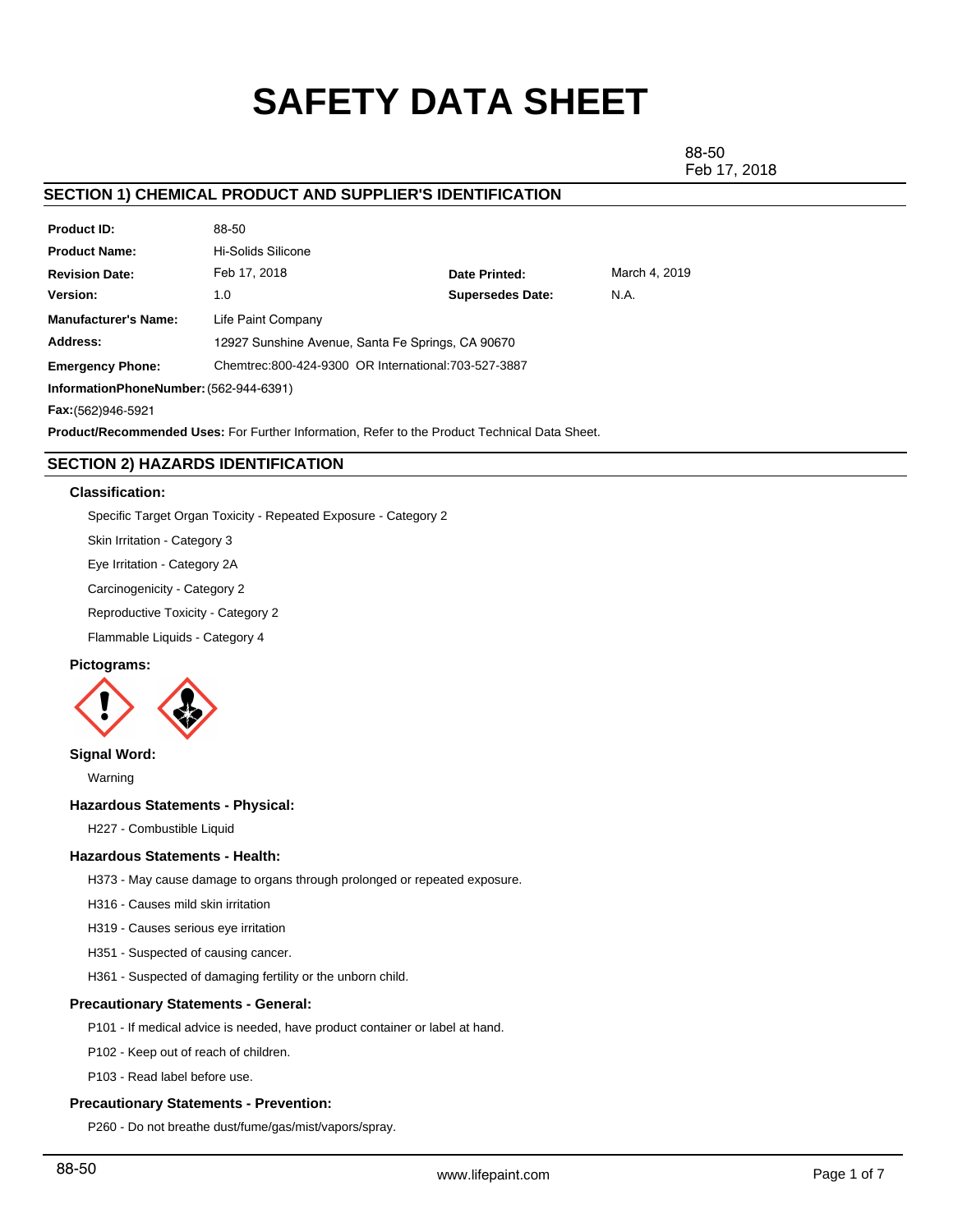P264 - Wash thoroughly after handling.

P280 - Wear protective gloves/protective clothing/eye protection/face protection.

P201 - Obtain special instructions before use.

P202 - Do not handle until all safety precautions have been read and understood.

P210 - Keep away from heat, hot surfaces, sparks, open flames and other ignition sources. No smoking.

#### **Precautionary Statements - Response:**

P314 - Get Medical advice/attention if you feel unwell.

P332 + P313 - If skin irritation occurs: Get medical advice/attention.

P305 + P351 + P338 - IF IN EYES: Rinse cautiously with water for several minutes. Remove contact lenses, if present and easy to do. Continue rinsing.

P337 + P313 - If eye irritation persists: Get medical advice/attention.

P308 + P313 - IF exposed or concerned: Get medical advice/attention.

P370 + P378 - In case of fire: Use dry chemical, carbon dioxide, foam to extinguish. For detailed information, see Section-5 (Fire Fighting Measures)

#### **Precautionary Statements - Storage:**

P405 - Store locked up.

P403 - Store in a well-ventilated place.

#### **Precautionary Statements - Disposal:**

P501 - Dispose of contents/ container to an approved waste disposal plant.

# **SECTION 3) COMPOSITION / INFORMATION ON INGREDIENTS**

| <b>Chemical Name</b>                  | % By Weight   |
|---------------------------------------|---------------|
| SILICA, CRYSTALLINE                   | 19% - 36%     |
| TITANIUM DIOXIDE                      | $8\% - 14\%$  |
| METHYLTRIS(METHYLETHYLKETOXIME)SILANE | $5\% - 12\%$  |
| <b>OCTAMETHYLCYCLOTETRASILO</b>       | $1.9\% - 4\%$ |
| 2-BUTANONE OXIME                      | Trace         |
|                                       |               |

Specific chemical identity and/or exact percentage (concentration) of the composition has been withheld to protect confidentiality.

# **SECTION 4) FIRST-AID MEASURES**

#### **Inhalation:**

Remove source of exposure or move person to fresh air and keep comfortable for breathing. If experiencing respiratory symptoms: Call a POISON CENTER/doctor. If breathing is difficult, trained personnel should administer emergency oxygen if advised to do so by the POISON CENTER/doctor.

If exposed/feel unwell/concerned: Call a POISON CENTER/doctor.

Eliminate all ignition sources if safe to do so.

#### **Skin Contact:**

Take off contaminated clothing, shoes and leather goods (e.g. watchbands, belts). Gently blot or brush away excess product. Wash with plenty of lukewarm, gently flowing water for a duration of 15-20 minutes. If skin irritation or rash occurs: Get medical advice/attention. Wash contaminated clothing before re-use or discard.

IF exposed or concerned: Get medical advice/attention.

#### **Eye Contact:**

Avoid direct contact. Wear chemical protective gloves, if necessary.

Rinse eyes cautiously with lukewarm, gently flowing water for several minutes, while holding the eyelids open. Remove contact lenses, if present and easy to do. Continue rinsing for 15-20 minutes. Take care not to rinse contaminated water into the unaffected eye or onto the face. If eye irritation persists: Get medical advice/attention.

#### **Ingestion:**

Rinse mouth. Do NOT induce vomiting. Immediately call a POISON CENTER/doctor. If vomiting occurs naturally, lie on your side, in the recovery position.

IF exposed or concerned: Get medical advice/attention.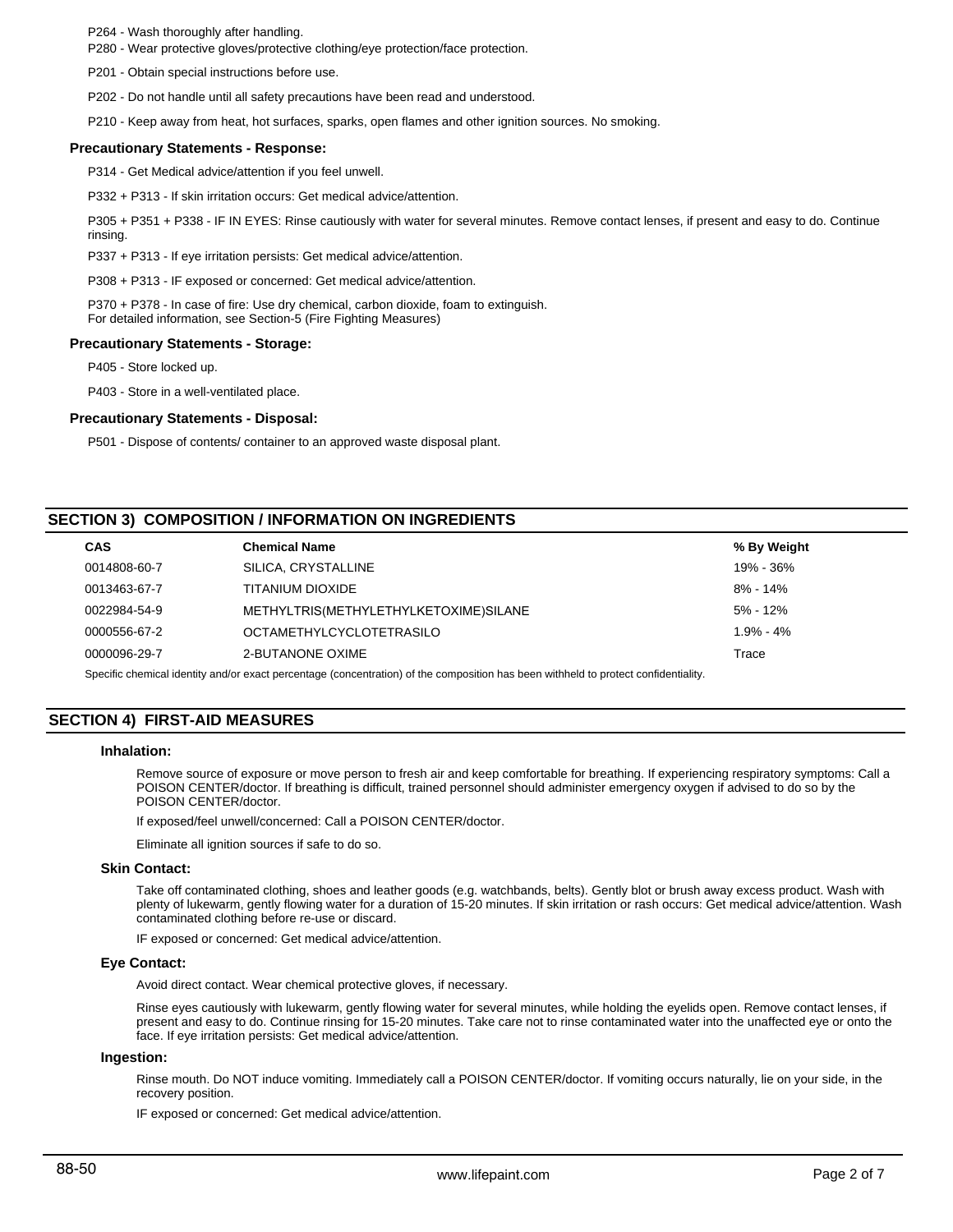#### **Suitable Extinguishing Media:**

Dry chemical, foam, carbon dioxide is recommended. Water spray is recommended to cool or protect exposed materials or structures. Carbon dioxide can displace oxygen. Use caution when applying carbon dioxide in confined spaces. Simultaneous use of foam and water on the same surface is to be avoided as water destroys the foam. Sand or earth may be used for small fires only.

#### **Unsuitable Extinguishing Media:**

If water is used, use very large quantities of cold water.

#### **Specific Hazards in Case of Fire:**

Vapors may accumulate and travel to ignition sources distant from the handling site; flash fire can occur.

Excessive pressure or temperature may cause explosive rupture of containers.

Water contamination will produce carbon dioxide. Do not reseal contaminated containers as pressure buildup may rupture them.

#### **Fire-fighting Procedures:**

Isolate immediate hazard area and keep unauthorized personnel out. Stop spill/release if it can be done safely. Move undamaged containers from immediate hazard area if it can be done safely. Water spray may be useful in minimizing or dispersing vapors and to protect personnel. Water may be ineffective but can be used to cool containers exposed to heat or flame. Caution should be exercised when using water or foam as frothing may occur, especially if sprayed into containers of hot, burning liquid.

Dispose of fire debris and contaminated extinguishing water in accordance with official regulations.

#### **Special Protective Actions:**

Wear NIOSH approved self-contained breathing apparatus in positive pressure mode with full-face piece. Boots, gloves (neoprene), googles, and full protective clothing are also required.

Care should always be exercised in dust/mist areas.

# **SECTION 6) ACCIDENTAL RELEASE MEASURES**

#### **Emergency Procedure:**

ELIMINATE all ignition sources (no smoking, flares, sparks or flames in immediate area).

Do not touch or walk through spilled material.

Isolate hazard area and keep unnecessary people away. Remove all possible sources of ignition in the surrounding area. Notify authorities if any exposure to the general public or the environment occurs or is likely to occur.

If spilled material is cleaned up using a regulated solvent, the resulting waste mixture may be regulated.

#### **Recommended Equipment:**

Appropriate dust or face mask to eliminate breathing foam dust particulates.

#### **Personal Precautions:**

Avoid breathing vapors. Avoid contact with skin, eyes or clothing. Do not touch damaged containers or spilled materials unless wearing appropriate protective clothing.

#### **Environmental Precautions:**

Stop spill/release if it can be done safely. Prevent spilled material from entering sewers, storm drains, other unauthorized drainage systems and natural waterways by using sand, earth, or other appropriate barriers.

#### **Methods and Materials for Containment and Cleaning up:**

Soak up material with absorbent and shovel into a chemical waste container. Residues from spill cleanup may continue to be regulated under provisions of RCRA and require storage and disposal as hazardous waste. For major spills, call CHEMTREC (Chemical Transportation Emergency Center) at 800-424-9300.

#### **SECTION 7) HANDLING AND STORAGE**

#### **General:**

Wash hands after use. Do not get in eyes, on skin or on clothing. Do not breathe vapors or mists. Use good personal hygiene practices. Eating, drinking and smoking in work areas is prohibited. Remove contaminated clothing and protective equipment before entering eating areas.

#### **Ventilation Requirements:**

Use only with adequate ventilation to control air contaminants to their exposure limits. The use of local ventilation is recommended to control emissions near the source.

#### **Storage Room Requirements:**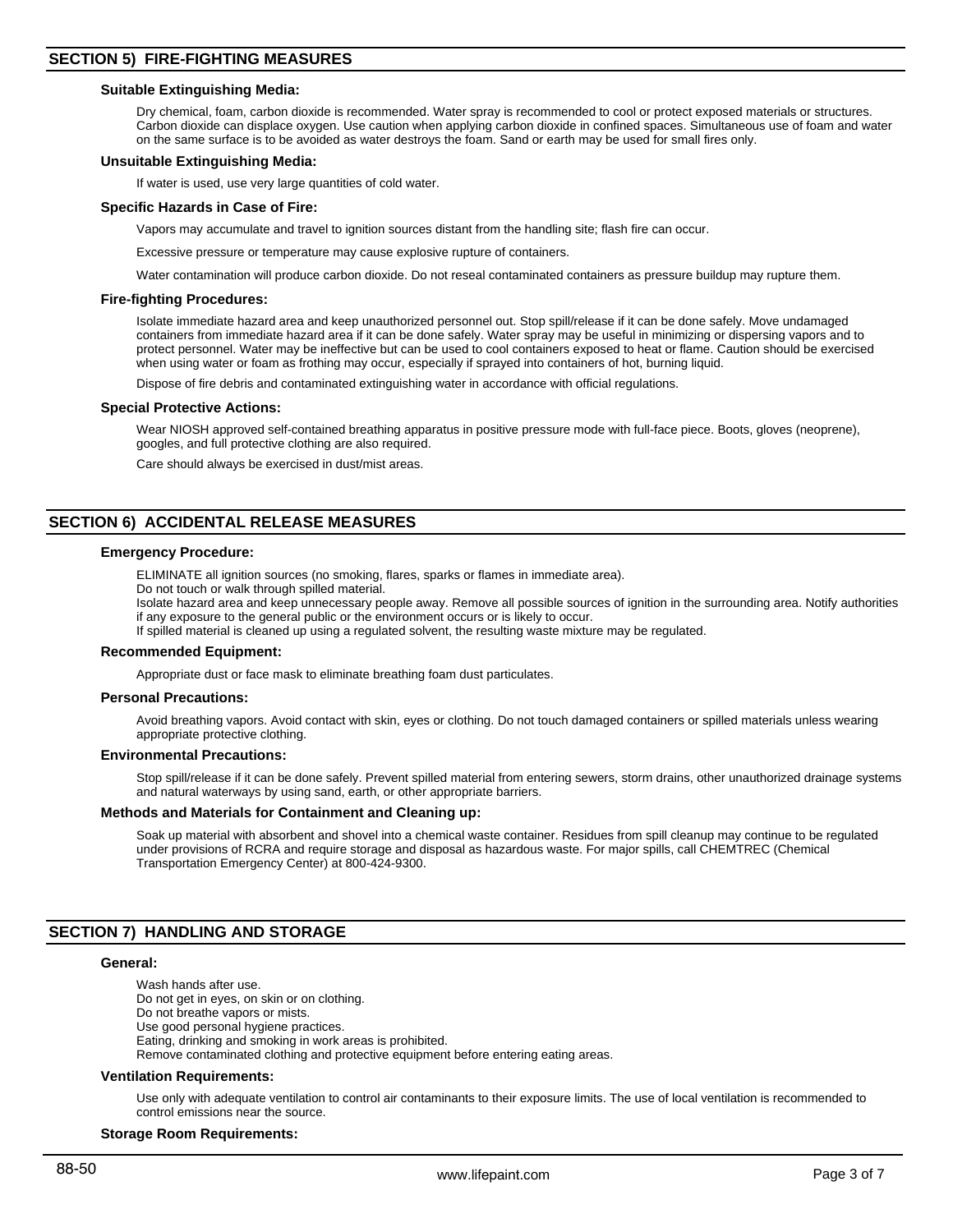Keep container(s) tightly closed and properly labeled. Store in cool, dry, well-ventilated areas away from heat, direct sunlight, strong oxidizers and any incompatibilities. Store in approved containers and protect against physical damage. Keep containers securely sealed when not in use. Indoor storage should meet OSHA standards and appropriate fire codes. Containers that have been opened must be carefully resealed to prevent leakage. Empty container retain residue and may be dangerous. Use non-sparking ventilation systems, approved explosion-proof equipment and intrinsically safe electrical systems in areas where this product is used and stored.

# **SECTION 8) EXPOSURE CONTROLS/PERSONAL PROTECTION**

#### **Eye Protection:**

Wear eye protection with side shields or goggles. Wear indirect-vent, impact and splash resistant goggles when working with liquids. If additional protection is needed for entire face, use in combination with a face shield.

#### **Skin Protection:**

Use of gloves approved to relevant standards made from the following materials may provide suitable chemical protection: PVC, neoprene or nitrile rubber gloves. Suitability and durability of a glove is dependent on usage, e.g. frequency and duration of contact, chemical resistance of glove material, glove thickness, dexterity. Always seek advice from glove suppliers. Contaminated gloves should be replaced. Use of an apron and over- boots of chemically impervious materials such as neoprene or nitrile rubber is recommended to avoid skin sensitization. The type of protective equipment must be selected according to the concentration and amount of the dangerous substance at the specific workplace. Launder soiled clothes or properly disposed of contaminated material, which cannot be decontaminated.

Depending on conditions of use, additional protection may be required such as apron, arm covers, or full body suit. Wash contaminated clothing before re-wearing.

#### **Respiratory Protection:**

If airborne concentrations exceed or are expected to exceed the TLV, use MSHA/NIOSH approved positive pressure supplied pressure supplied air respiratory with a full face piece or an air supplied hood. For emergencies, use a positive pressure self-contained breathing apparatus.

#### **Appropriate Engineering Controls:**

Provide exhaust ventilation or other engineering controls to keep the airborne concentrations of vapors below their respective threshold limit value.

| <b>Chemical Name</b>          | <b>OSHA</b><br>TWA<br>(ppm) | <b>OSHA</b><br><b>TWA</b><br>(mg/m3)                                                                                         | <b>OSHA</b><br><b>STEL</b><br>(ppm) | <b>OSHA</b><br><b>STEL</b><br>(mg/m3) | <b>OSHA</b><br>Tables (Z1,<br>Z2, Z3 | <b>OSHA</b><br>Carcinogen | <b>OSHA</b><br>Skin<br>designation | <b>NIOSH</b><br><b>TWA</b><br>(ppm) | <b>NIOSH</b><br>TWA<br>(mg/m3) | <b>NIOSH</b><br><b>STEL</b><br>(ppm) | <b>NIOSH</b><br><b>STEL</b><br>(mg/m3) | <b>NIOSH</b><br>Carcinogen |
|-------------------------------|-----------------------------|------------------------------------------------------------------------------------------------------------------------------|-------------------------------------|---------------------------------------|--------------------------------------|---------------------------|------------------------------------|-------------------------------------|--------------------------------|--------------------------------------|----------------------------------------|----------------------------|
| SILICA,<br><b>CRYSTALLINE</b> | a                           | $[10 \text{ mg/m3}]$<br>percent<br>$SiO2+2/$<br>250<br>percent<br>$SiO2+5$<br>mppcf]; [30<br>mg/m3<br>percent<br>$SiO2+2$ ]; |                                     |                                       | $[1,3]$ ; $[3]$ ;                    |                           |                                    |                                     | 0.05e                          |                                      |                                        |                            |
| <b>TITANIUM DIOXIDE</b>       |                             | 15                                                                                                                           |                                     |                                       |                                      |                           |                                    | b                                   |                                |                                      |                                        |                            |

| <b>Chemical Name</b>          | ACGIH<br><b>TWA</b><br>(ppm) | <b>ACGIH</b><br><b>TWA</b><br>(mg/m3) | ACGIH<br><b>STEL</b><br>(ppm) | ACGIH<br><b>STEL</b><br>(mg/m3) |
|-------------------------------|------------------------------|---------------------------------------|-------------------------------|---------------------------------|
| SILICA,<br><b>CRYSTALLINE</b> |                              | 0.025(R)                              |                               |                                 |
| TITANIUM DIOXIDE              |                              | 10                                    |                               |                                 |

(R) - Respirable fraction

# **SECTION 9) PHYSICAL AND CHEMICAL PROPERTIES**

# VOC Part A & B Combined N.A. Appearance Pigmented Viscous Liquid **Physical and Chemical Properties** Density 11.00 lb/gal Specific Gravity 1.32 VOC Regulatory 0.33 lb/gal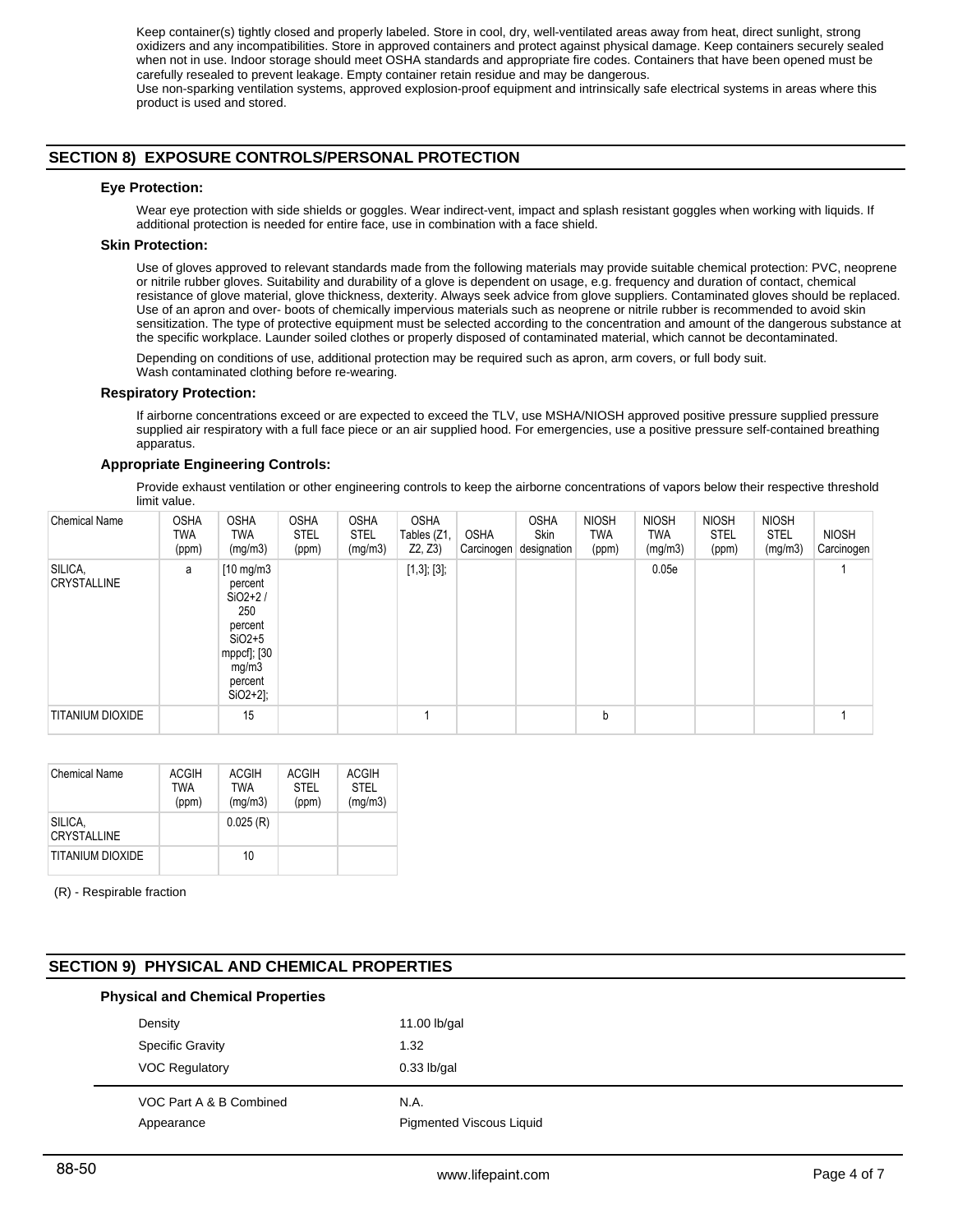| Odor Threshold               | N.A.              |
|------------------------------|-------------------|
| <b>Odor Description</b>      | Chemical          |
| рH                           | N.A.              |
| <b>Water Solubility</b>      | N.A.              |
| Flammability                 | N/A               |
| Flash Point Symbol           | N.A.              |
| <b>Flash Point</b>           | 77 °C             |
| Viscosity                    | N.A.              |
| Lower Explosion Level        | N.A.              |
| <b>Upper Explosion Level</b> | N.A.              |
| Vapor Pressure               | N.A.              |
| Vapor Density                | Heavier than air  |
| <b>Freezing Point</b>        | N.A.              |
| <b>Melting Point</b>         | N.A.              |
| Low Boiling Point            | 118 °C            |
| High Boiling Point           | N.A.              |
| Auto Ignition Temp           | N.A.              |
| Decomposition Pt             | N.A.              |
| <b>Evaporation Rate</b>      | Slower than ether |
| Coefficient Water/Oil        | N.A.              |
|                              |                   |

# **SECTION 10) STABILITY AND REACTIVITY**

#### **Stability:**

Material is stable at standard temperature and pressure.

#### **Conditions to Avoid:**

Heat, high temperature, open flame, sparks, and moisture. Contact with incompatible materials in a closed system will cause liberation of carbon dioxide and buildup of pressure.

#### **Hazardous Reactions/Polymerization:**

Will not occur under normal conditions but under high temperatures in the presence of alkalis,tertiary amines, and metal compounds will accelerate polymerization. Possible evolution of carbon dioxide gas may rupture closed containers.

#### **Incompatible Materials:**

Strong acids and isocyanates.

#### **Hazardous Decomposition Products:**

Toxic levels of ammonia, combustion products of nitrogen, carbon monoxide, carbon dioxide, irritating aldehydes and ketones may be formed on burning in a limited air supply.

# **SECTION 11) TOXICOLOGICAL INFORMATION**

### **Skin Corrosion/Irritation:**

Causes severe irritation with pain, severe excess redness and swelling with chemical burns, blister formation, and possible tissue destruction. Other than the potential skin irritation effects noted above, acute (short term) adverse effects are not expected from brief skin contact.

Causes mild skin irritation

### **Serious Eye Damage/Irritation:**

Causes irritation experienced as pain, with excess blinking and tear production, and as seen extreme redness and swelling of the eye and chemical burns of the eye. Severe eye damage may cause blindness.

Causes serious eye irritation

#### **Respiratory/Skin Sensitization:**

No data available

# **Carcinogenicity:**

Suspected of causing cancer.

#### **Germ Cell Mutagenicity:**

No data available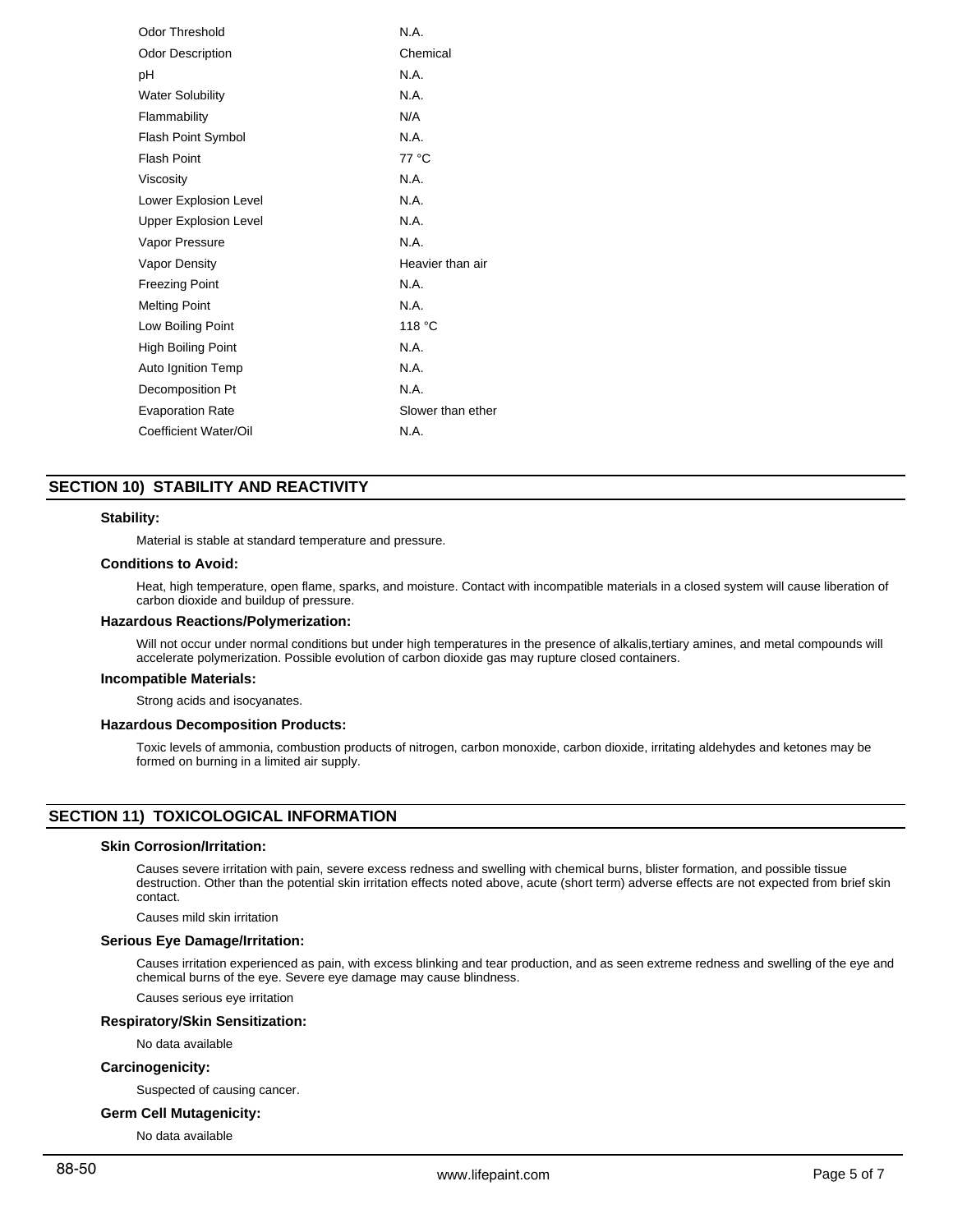#### **Reproductive Toxicity:**

Suspected of damaging fertility or the unborn child.

#### **Specific Target Organ Toxicity - Single Exposure:**

No data available

#### **Specific Target Organ Toxicity - Repeated Exposure:**

May cause damage to organs through prolonged or repeated exposure.

#### **Aspiration Hazard:**

No data available

#### **Acute Toxicity:**

Oral : Causes burning of mouth, throat, and stomach with abdominal and chest pain, nausea, vomiting, diarrhea, thirst, weakness, and collapse. Aspiration may occur during swallowing or vomiting, resulting in lung damage.

#### **Potential Health Effects - Miscellaneous**

0013463-67-7 TITANIUM DIOXIDE

Is an IARC, NTP or OSHA carcinogen. In a lifetime inhalation test, lung cancers were found in some rats exposed to 250 mg/m3 respirable titanium dust. Analysis of the titanium dioxide concentrations in the rat's lungs showed that the lung clearance mechanism was overwhelmed and that the results at the massive 250 mg/m3 level are not relevant to the workplace.'Results of a DuPont epidemiology study showed that employees who had been exposed to Titanium Dioxide were at no greater risk of developing lung cancer than were employees who had not been exposed to Titanium dioxide. No pulmonary fibrosis was found in any of the employees and no association was observed between Titanium dioxide exposure and chronic respiratory disease or xray abnormalities. Based on the results of this study DuPont concludes that titanium dioxide will not cause lung cancer or chronic respiratory disease in humans at concentrations experienced in the workplace.'

0014808-60-7 SILICA, CRYSTALLINE

Is an IARC, NTP or OSHA carcinogen. Repeated overexposure to crystalline silica may lead to x-ray changes and chronic lung disease. Inhalation of high dust concentrations may cause: breathing difficulties, lung injury. WARNING: This chemical is known to the State of California to cause cancer.

#### **Chronic Exposure**

0014808-60-7 SILICA, CRYSTALLINE

Prolonged inhalation of respirable crystalline silica dust can result in lung disease (i.e. silicosis and/or lung cancer). Symptoms include coughing, shortness of breath, wheezing and reduced pulmonary function.

# **SECTION 12) ECOLOGICAL INFORMATION**

#### **Toxicity:**

No data available.

#### **Persistence and Degradability:**

No data available.

#### **Bioaccumulative Potential:**

No data available.

**Mobility in Soil:**

No data available.

#### **Other Adverse Effects:**

No data available.

# **SECTION 13) DISPOSAL CONSIDERATIONS**

# **Waste Disposal:**

Under RCRA, it is the responsibility of the user of the product, to determine a the time of disposal whether the product meets RCRA criteria for hazardous waste. Waste management should be in full compliance with federal, state, and local laws.

Empty containers retain product residue which may exhibit hazards of material, therefore do not pressurize, cut, glaze, weld or use for any other purposes. Return drums to reclamation centers for proper cleaning and reuse.

# **SECTION 14) TRANSPORT INFORMATION**

#### **U.S. DOT Information:**